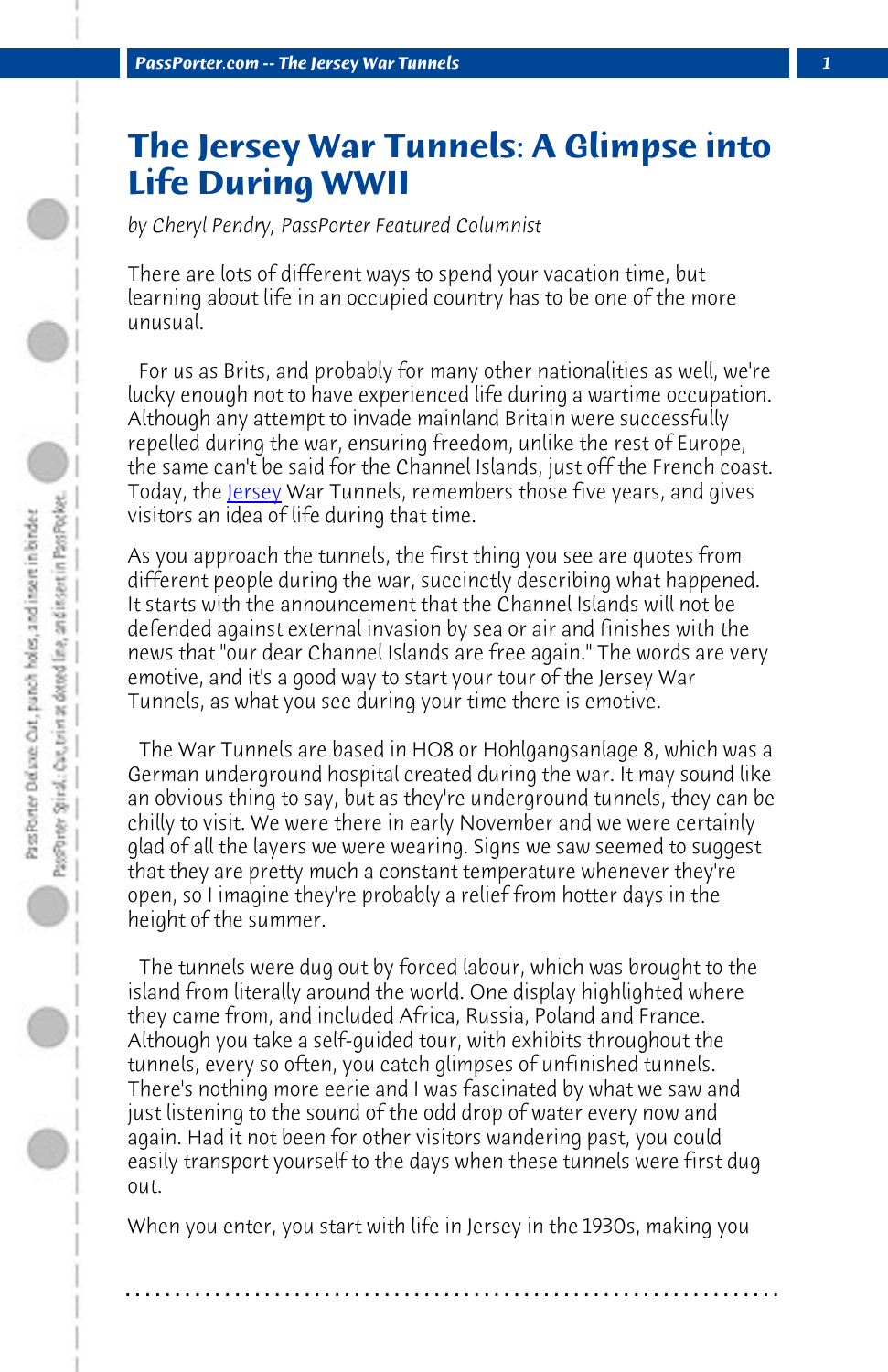realise just how carefree life was on the island in those days. It probably made what happened after 1940 even more of a shock for the islanders. The first decision they faced was whether they should stay in their homes or evacuate, as the UK made the offer to take as many people as they could. It was a stark choice, as whichever one you opted for, there were unpleasant consequences, as we learnt about the conditions on the ships taking people to the Island of Great Britain and what awaited for those who remained.

 German forces occupied Jersey on July 1, 1940. Although things were relaxed enough for the first few months, steadily life deteriorated, as more and more laws were passed, impinging on everyday freedoms we all take for granted. Some were just unbelievable and had no rhyme or reason, including not being allowed to keep more than one dog in your house! As the number of laws grew, so did the number of islanders who were prepared to tell on their neighbours who were breaking those laws. This section of the exhibit was harrowing, particularly as some of the letters, all sent anonymously, to the German occupying forces, came from children.

 Despite this, resistance continued, and the ways in which the islanders managed to resist were just as staggering. From tiny letters on each corner of a stamp, insulting Hitler, to painting symbols in plain sight, the resourcefulness was just amazing. This section pulled no punches, and made it very clear about exactly what happened if those resisting were caught, which was very sobering.

 Another sobering section was the persecution that Jewish people on Jersey suffered, and the living conditions for all islanders. Obviously, food and drink were in short supply, but so were basic household provision, yet the resource that was shown to get around these issues was quite something! They certainly knew exactly how to recycle things, finding creative uses for old tins as kettles and saucepans and creating coffee from roasted, blackened parsnips or ground acorns.

 Once the German occupation of the Channel Islands began, they were determined that it would remain theirs, and they certainly put some serious resources into achieving that. Jersey was part of what the Germans termed the Atlantic Wall, running all across the coast of northern Europe and Scandinavia, but 10% of all the materials used in those areas went into Jersey.

 Despite all of this, the writing was on the wall for the occupation from the time of the D-Day landings in nearby Normandy in France, although the end didn't come as soon as the islanders hoped. While France was gradually liberated from Nazi control, Jersey was left alone, partially

**. . . . . . . . . . . . . . . . . . . . . . . . . . . . . . . . . . . . . . . . . . . . . . . . . . . . . . . . . . . . . . . . . .**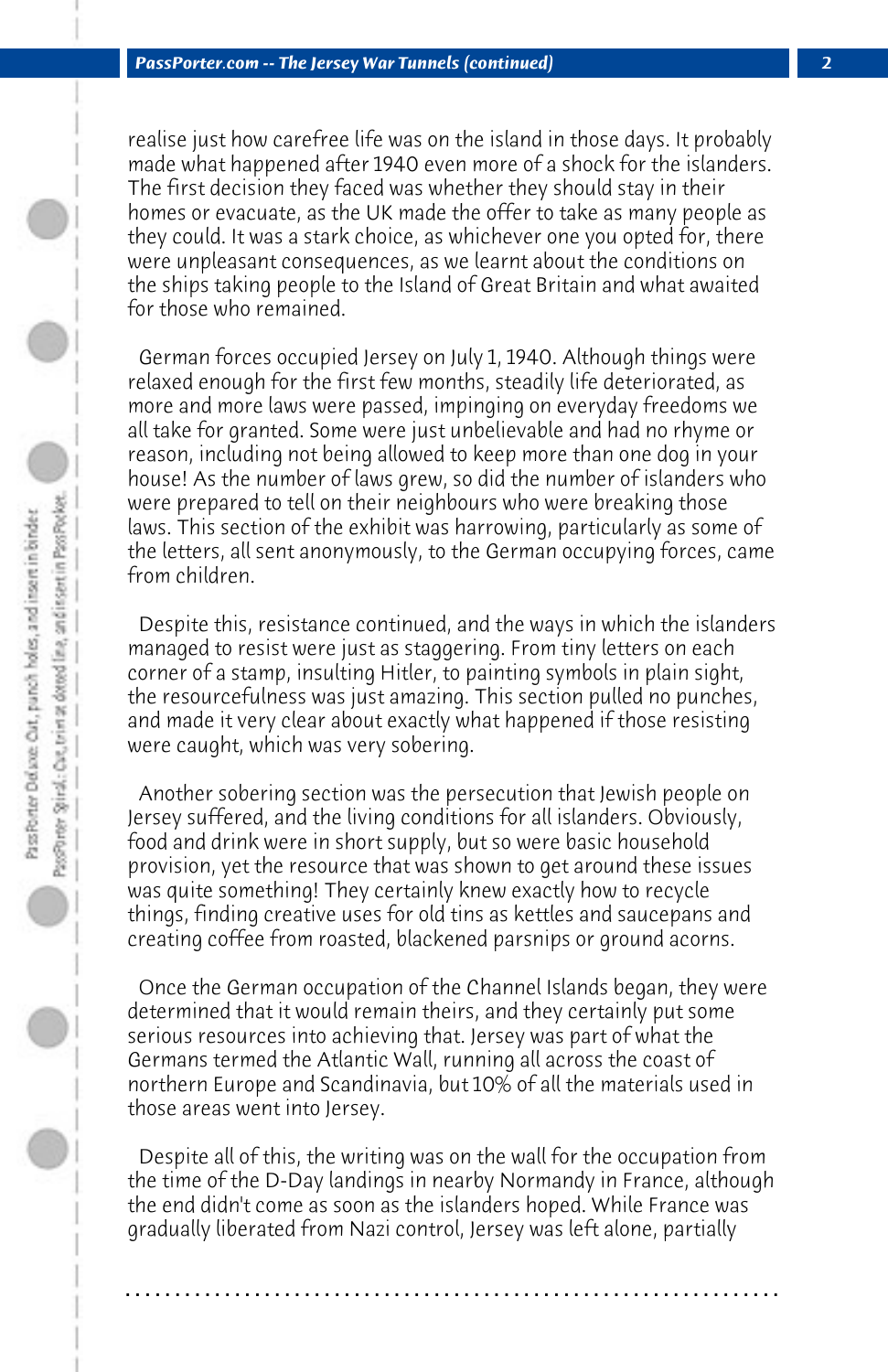because of those fortifications that had been built. Increasingly, the islands became cut off, and food supplies diminished, with the island slowing starving to death.

 The turning point was the arrival of the Red Cross ship, the SS Vega, which delivered desperately needed supplies to Jersey in December 1944. Everything on board went to the islanders and not the occupying forces, leaving the native population with better supplies than the German army. As a result, military morale plummeted, as soldiers continued to starve. Despite this, they clung on to the Channel Islands, and they were only finally liberated on 7 May 1945, on Victory in Europe Day, when the war in Europe concluded.

 It's a fascinating story, and the fact that it's told in tunnels only adds more fascination. Each room had a different theme to it, with various exhibits, telling the story of that theme. It didn't necessarily have the [interactive displays that you](http://www.jerseywartunnels.com) often find in visitor attractions today, but then again, it didn't need it. A lot of the storytelling was greatly helped by its setting.

 Although the tunnels are the main part of the attraction, there are other areas to visit here. We were very impressed with the cafe, which continues the Second World War theme. When you get your tickets, you're given a[n identification card, and along the walls of](http://www.passporter.com/articles/cheryl-pendry-featured-columnist.asp) the cafe are details of various people from Jersey, who lived under the occupation. Your challenge is to find the person named in your identification card and discover what happened to them. Although it took some hunting, we found both our people in the end, and their stories were humbling to read, with one shipped off to the concentration camps, and the other living a long and happy life.

 The Jersey War Tunnels are open every day from the start of March until the end of November. For more information, visit www.jerseywartunnels.com

*About The Author: Cheryl and husband Mark live in England and love to travel, particularly to America. They are in the process of visiting every Disney theme park around the world, having already been to Disneyland Resort Paris, Hong Kong Disneyland and both American Disney resorts. They are now planning for their trip to Japan in the spring to visit the Tokyo Disney Resort.* Click here to view more of Cheryl's articles!

**. . . . . . . . . . . . . . . . . . . . . . . . . . . . . . . . . . . . . . . . . . . . . . . . . . . . . . . . . . . . . . . . . .**

*Article last updated: 05-19-2011*

*View the latest version online at:*